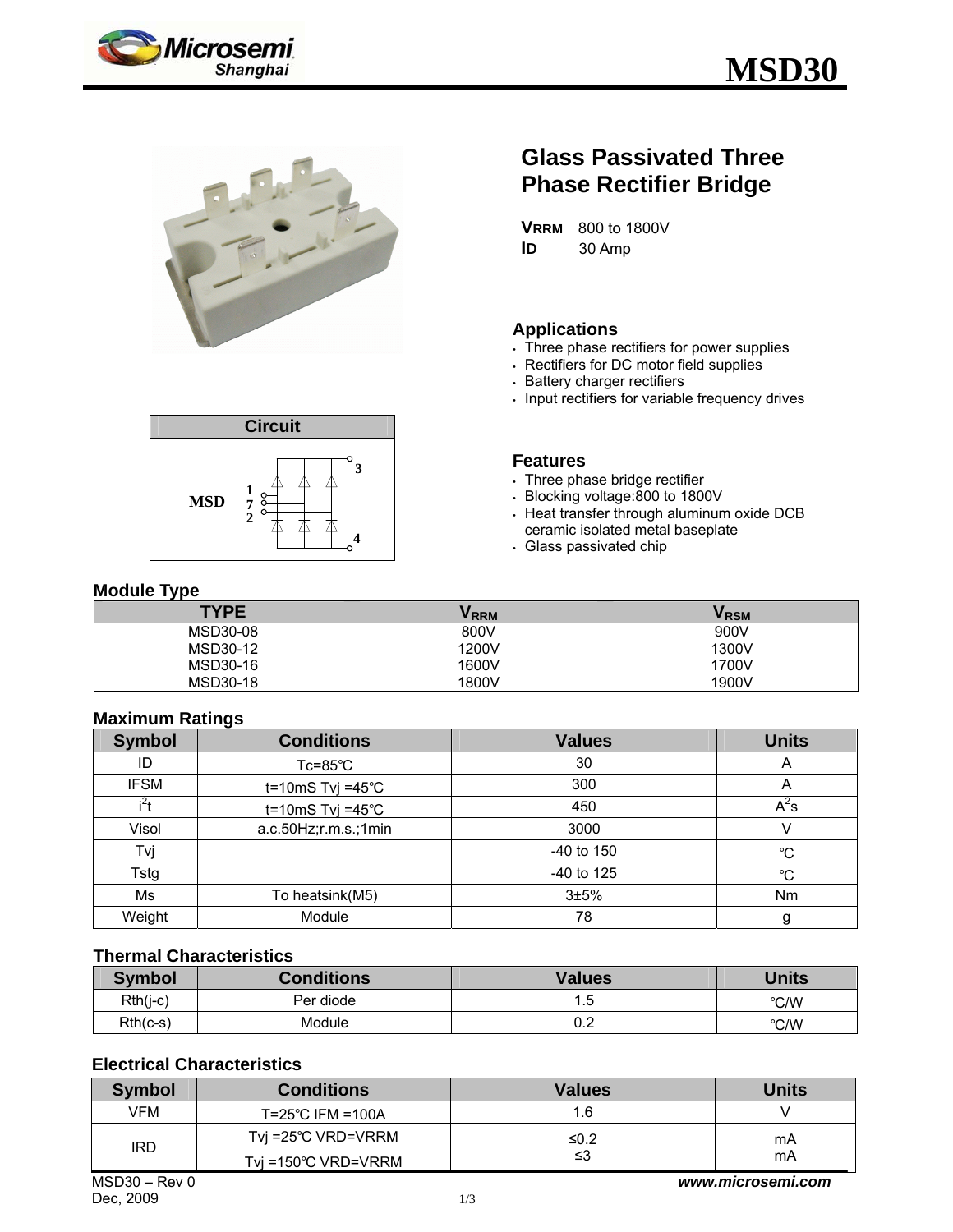

## **Performance Curves**



**Fig1. Forward Characteristics** 



**Fig3. Transient thermal impedance** 



**Fig5.Forward Current Derating Curve** 



**Fig2. Power dissipation**



**Fig4. Max Non-Repetitive Forward Surge Current**